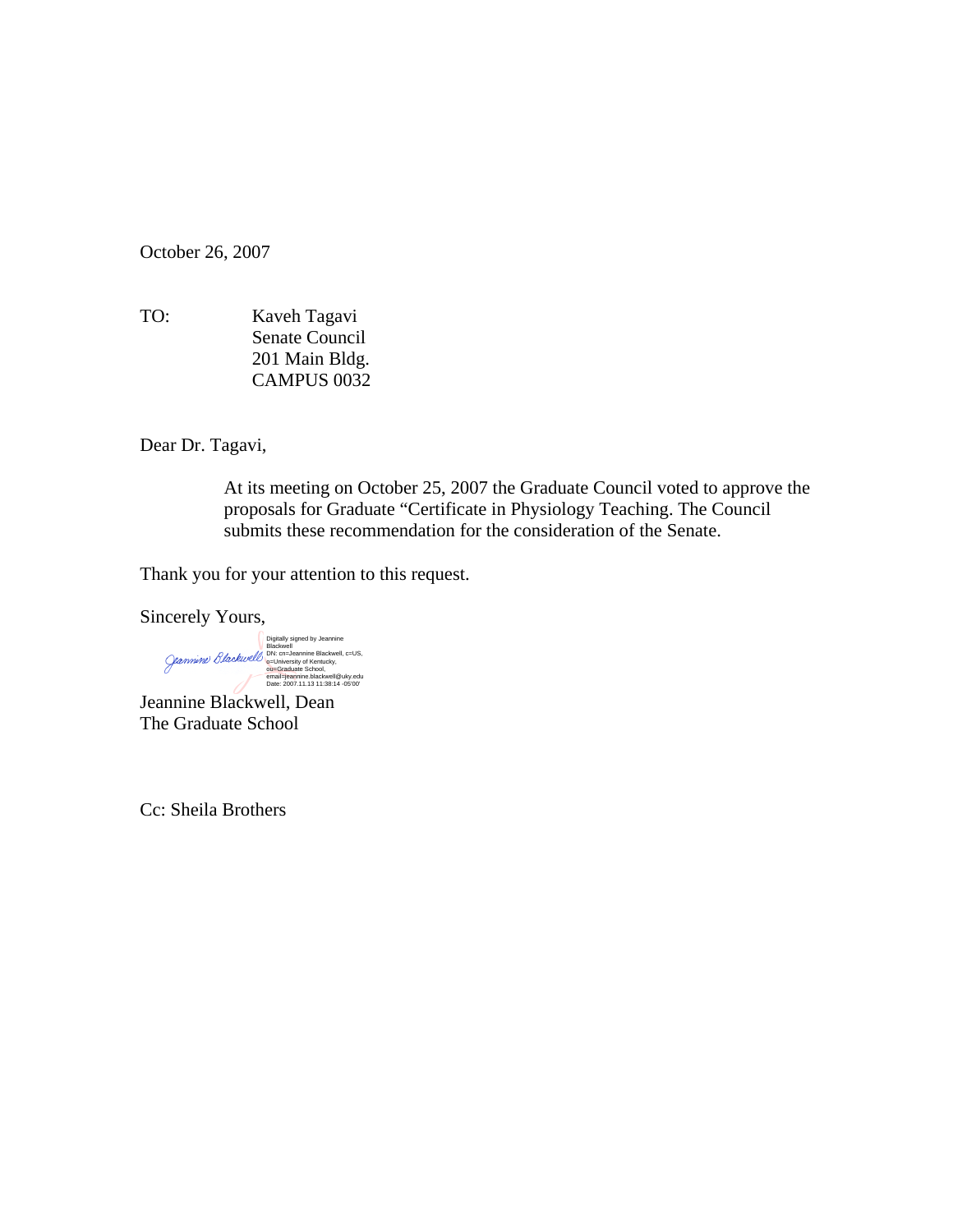# University of Kentucky Department of Physiology

## Proposal for a Graduate Certificate in Physiology Teaching

#### **Purpose:**

The graduate certificate in physiology teaching provides a mechanism for students to document their competency in the basic skills necessary to teach a comprehensive physiology course. The Certificate will be accessible to participants enrolled in a wide range of biomedical disciplines, but it will be especially valuable to medical science graduate students that anticipate a career in academic physiology.

This 15-hour certificate is significant in that many doctoral programs in the medical sciences emphasize preparation for a research-oriented career but do very little formal instruction related to education and teaching. Our department has historically placed a high emphasis on the training of graduate students for both research and teaching careers. Many of our faculty have been recognized at the local and national level for their teaching contributions. This certificate will recognize and document that emphasis for the students that choose to complete the certificate requirements.

As research in physiology becomes more specialized, utilizing molecular and cellular approaches, there is a very real and distinct demand for physiology instructors that have experience in all levels of physiology teaching, especially systems physiology. Many of our graduates have gone on to careers that emphasized teaching and this certificate provides tangible evidence of appropriate preparation.

Participants who are pursuing graduate degrees may apply for admission to the Certificate and complete their requirements concurrently.

**Graduate Certificate Associates:** (all are full members of the graduate faculty)

 Dexter F. Speck, Ph.D. Sandra Legan, Ph.D. David C. Randall, Ph.D. Michael B. Reid, Ph.D. Ok-Kyong Park-Sarge, Ph.D.

### **Graduate Certificate Director:**

 Full Member of Graduate Faculty (Dexter F. Speck – subject to appointment by the Dean of the Graduate School)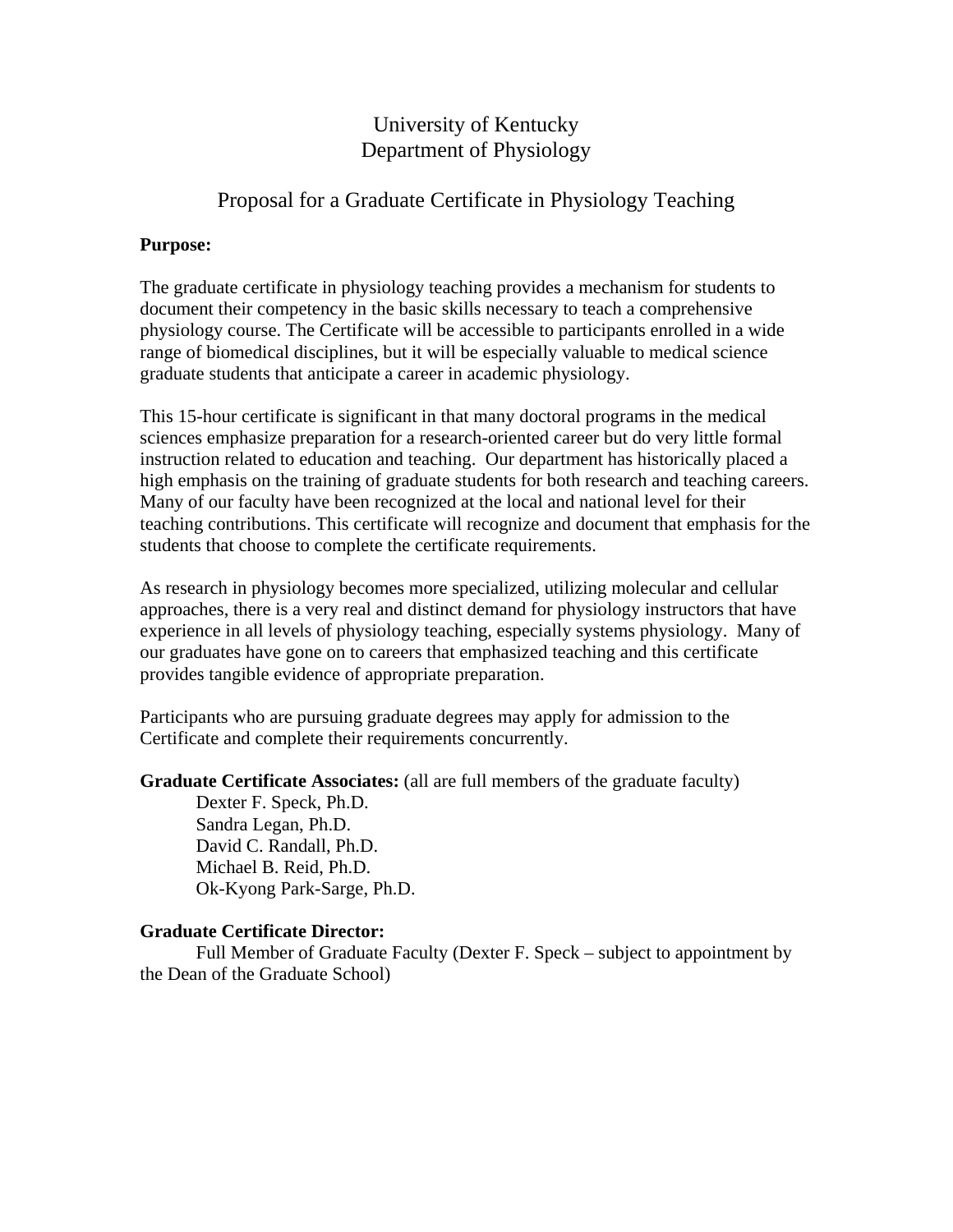### Graduate Certificate in Physiology Teaching

### Curriculum

#### **Objectives:**

 Prepare students for teaching of medical sciences with a special emphasis on physiology.

 Provide students with a practical, hands-on teaching opportunity to develop their teaching skills and their teaching portfolio.

 Provide students with both theoretical and practical information related to teaching and learning styles.

#### **Required Courses:**

 PGY 502 (5) - Principles of Systems, Cellular and Molecular Physiology *Medical Physiology (PGY 818) may be substituted. This will be important for potential MD/PhD students.* 

PGY 602 (3) – Readings in Systems, Cellular and Molecular Physiology

PGY 615 (2) – Seminar in Teaching Medical Sciences

PGY 616 (2) – Practicum in Teaching Medical Science

 Elective Course (3 hours) - An advanced Physiology course or another option approved by the Graduate Certificate Director

Examples include:

PGY 601 – Mammalian Endocrinology

PGY 604 – Advanced Cardiovascular Physiology

PGY 606 – Advanced Neurophysiology

PGY 608 – Advanced Renal Physiology

PGY 609 – Advanced Respiratory Physiology

PGY 630 – Special topics

#### **Submission of a Teaching Portfolio:**

 The final requirement for the certificate is submission of a suitable teaching portfolio to the Graduate Certificate Director. This portfolio should include most, if not all, of the following components:

- 1. a statement of teaching philosophy,
- 2. a description of teaching experience (responsibilities),
- 3. course planning artifacts such as sample course syllabi, lesson plans, assignments, exams,
- 4. evidence of teaching effectiveness: summary of student feedback, department evaluations,
- 5. teaching awards and recognition,
- 6. professional development efforts.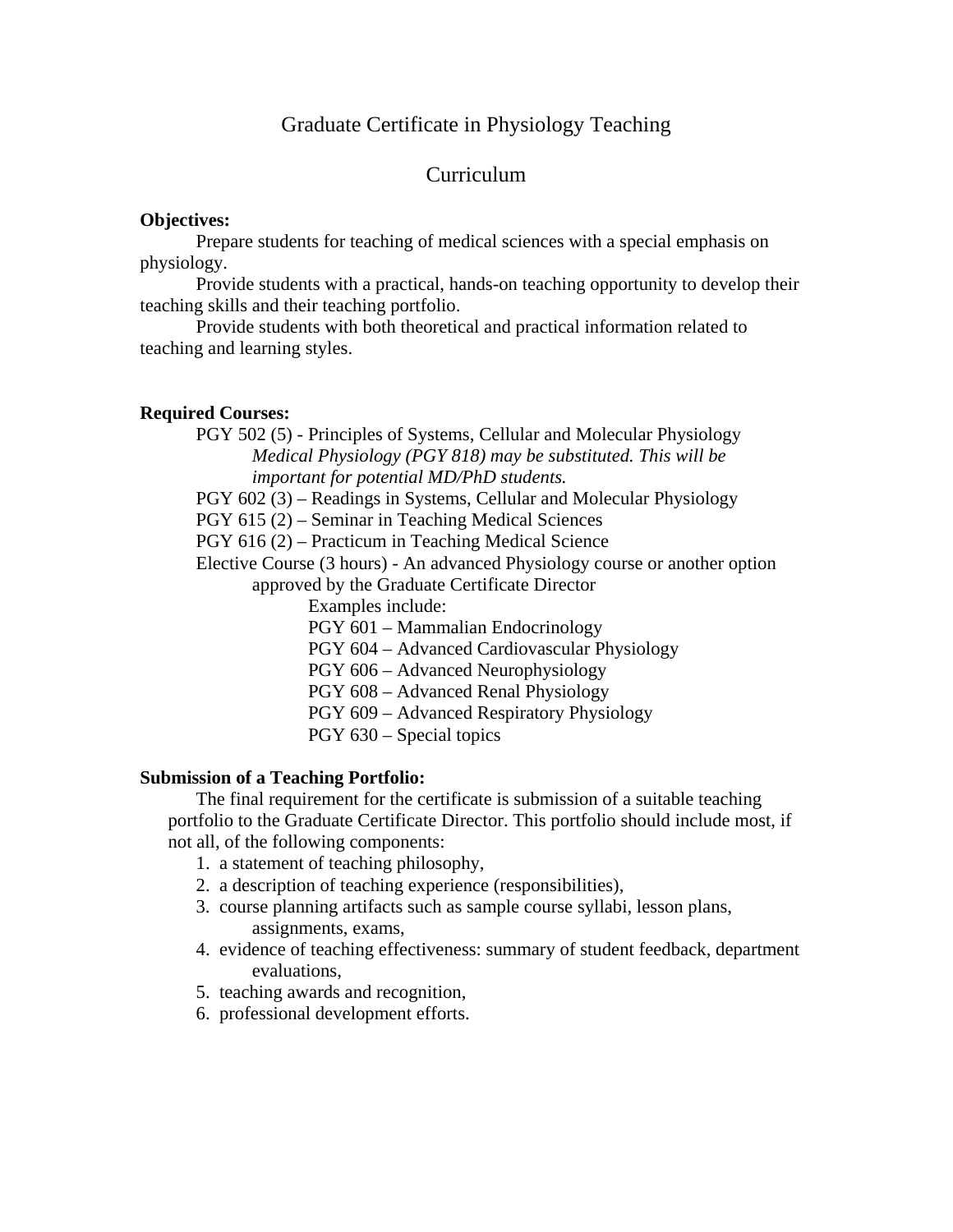## Admission Requirements and Application Procedure

 Applicants must satisfy the minimum Graduate School Requirements for admission to a certificate program (which are identical to those for enrollment as a postbaccalaureate graduate student):

 Students enrolled in (or applying to) a graduate degree program or postbaccalaureate status in order to complete the certificate are eligible to apply for admission.

 Applicants for admission to the Graduate Certificate in Physiology Teaching must be approved by the Certificate Director, who shall notify the Graduate School in writing of the student's admission.

 Admission to the graduate certificate curriculum or award of the graduate certificate does not guarantee admission to any degree program.

 Admission to the Graduate Certificate in Physiology Teaching may be limited so that the faculty and resources are not overwhelmed.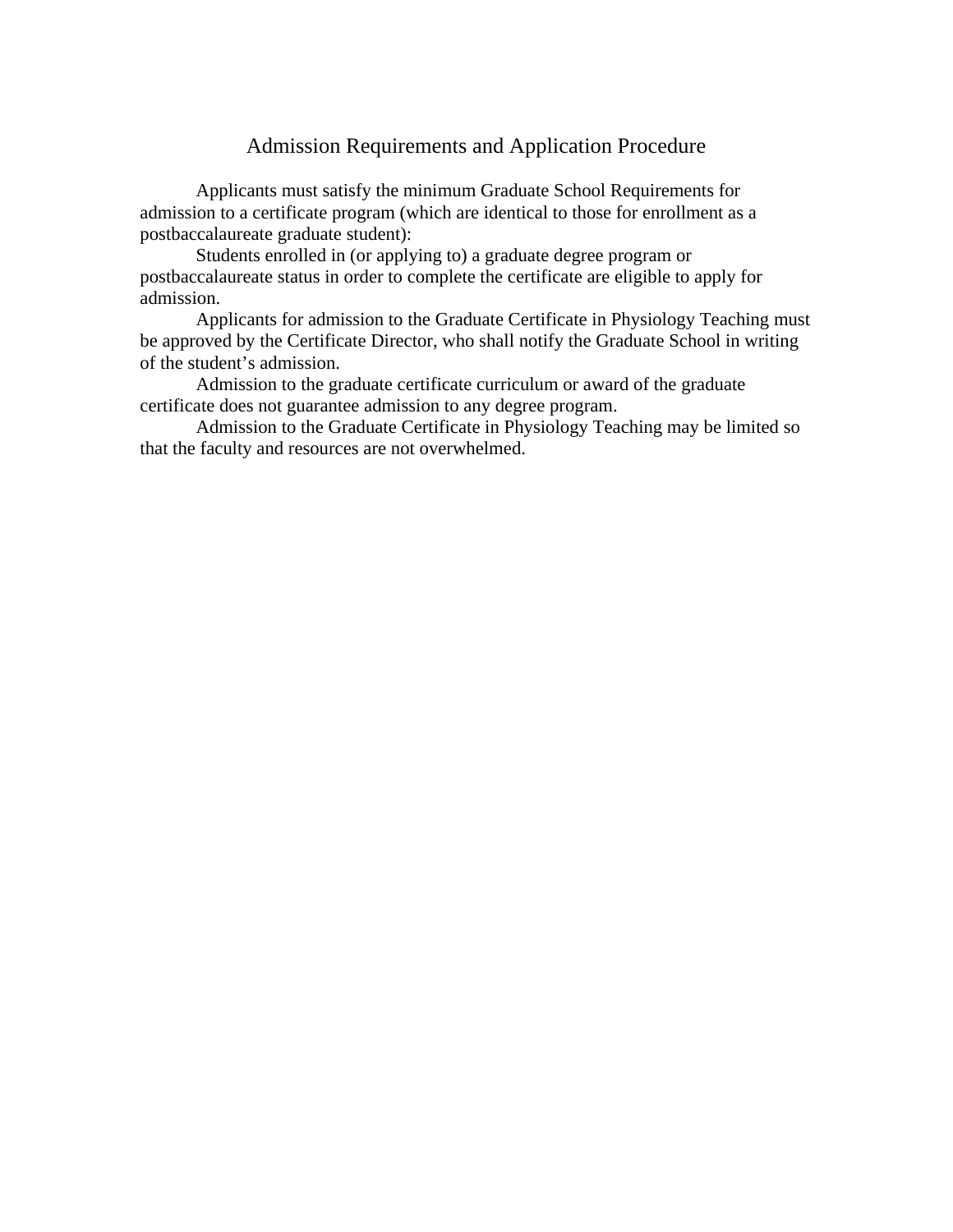# Graduate Certificate in Physiology Teaching

## Graduate Certificate Requirements

As required by the Graduate School, a student must maintain a minimum GPA of 3.0 in the set of courses required for completion of the Graduate Certificate. In addition, no grade of C will be permitted in any of the courses pertaining to this certificate.

## Award of the Graduate Certificate in Physiology Teaching

When a student enrolled in the UK Graduate School has successfully completed the last required course, has satisfied the GPA and grade requirements, and submitted a satisfactory Teaching Portfolio, the Director shall send a completed, signed Graduate Certificate Completion Form to the Dean of the Graduate School verifying that the student has fulfilled all requirements for the certificate and requesting award thereof. The Graduate School shall then issue the student's certificate and officially notify the University Registrar of the awarding of the certificate for posting to the student's permanent transcript.

# **Benefits**

For Participants

- Document educational experience and competency in physiology instruction.
- Provide practical experience and skill development.
- Develop a Teaching Portfolio

For Department

- Improve the job placement and opportunities for our graduates.
- Provide recognition for ongoing efforts of both faculty and students in the area of medical sciences education.
- Provide career opportunities for masters students in medical science disciplines that may be interested in teaching careers.
- Assist in the training of qualified teaching faculty for our undergraduate courses (PGY 207).

For the University of Kentucky

- Strengthen UK's reputation as an institution that values and actively fosters quality instruction.
- Enhance our reputation throughout the state as graduates begin their teaching careers.
- Provide a pool of trained physiology educators for colleges throughout the state of Kentucky.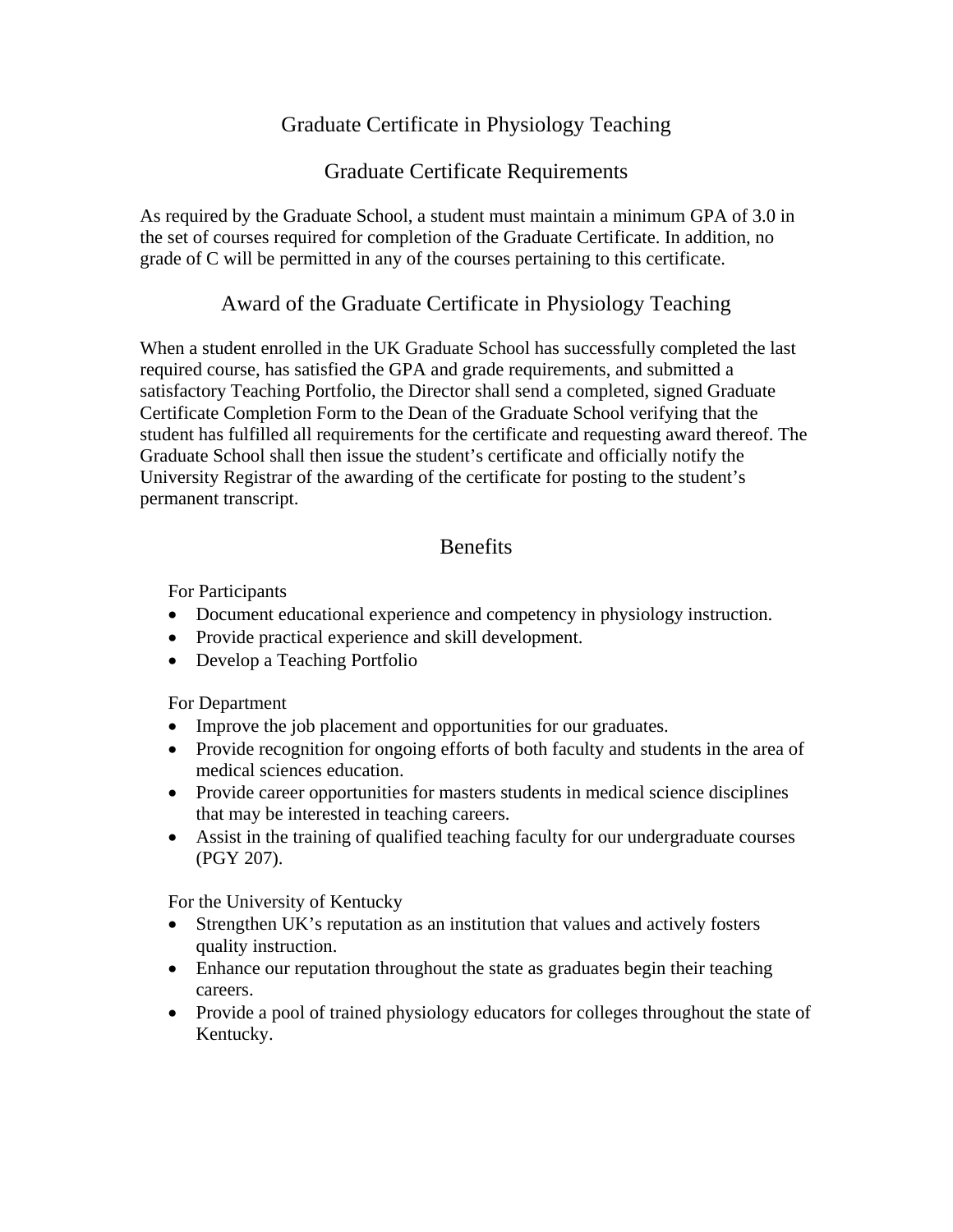**College of Medicine** 

Department of Physiology MS508 UKMC Lexington, KY 40536-0298  $(859)$  323-5254 Fax: (859) 323-1070 www.uky.edu

Dr. Jeanine Blackwell Graduate School Dean 335 Patterson Office Tower University of Kentucky Lexington, KY 40536-0027

Dear Dr. Blackwell:

Enclosed please find a proposal and supporting letters for establishing a Graduate Certificate in Physiology Teaching. We believe this Certificate will bring great value for both our students and the Commonwealth.

Thank you for your consideration. Please contact me if you have any questions or concerns.

Sincerely

 $n$ ,  $\varrho$ 

Dexter F. Speck MS-515 Medical Center Department of Physiology, 0298  $(859)$  323-5383 dfspeck@uky.edu